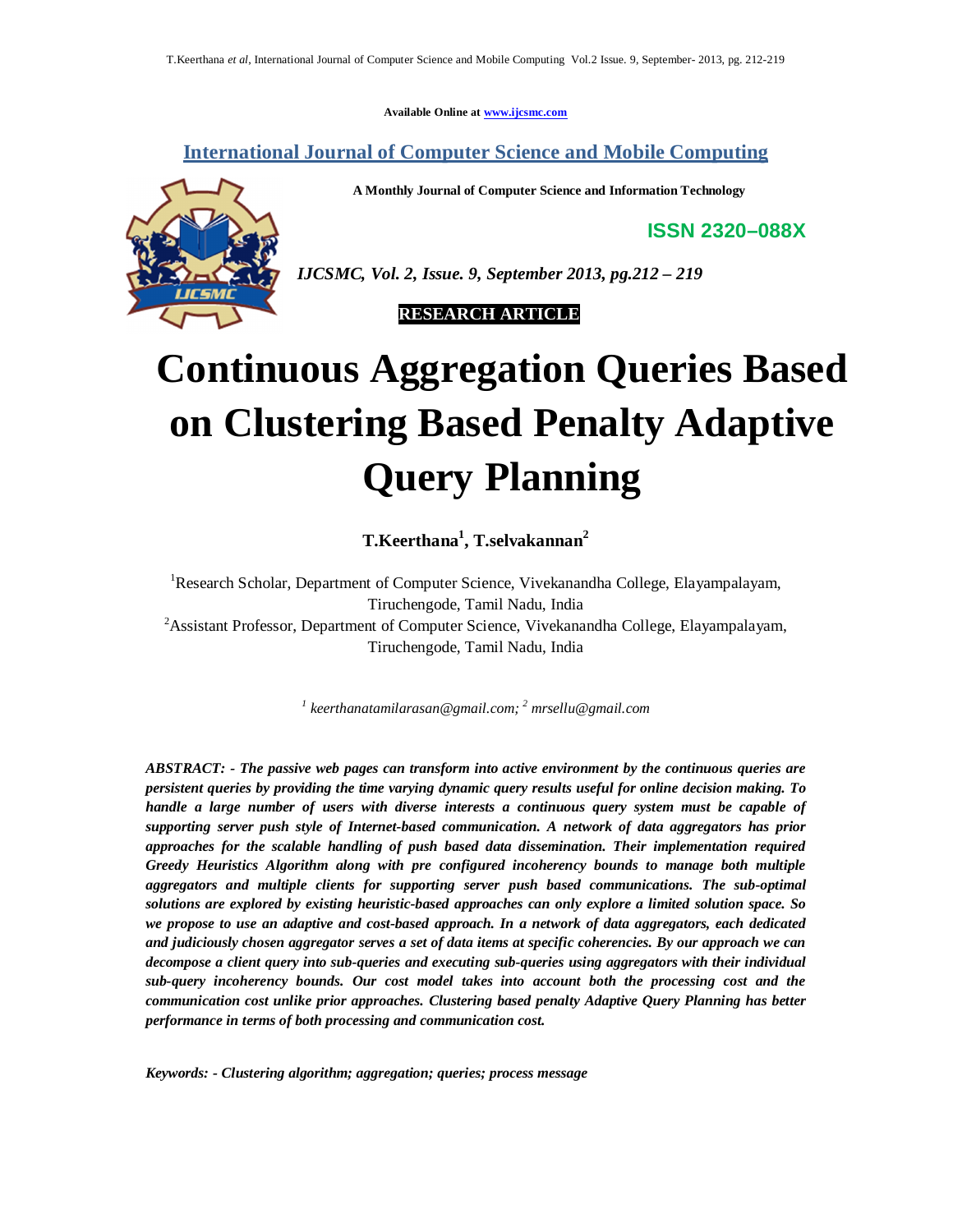## I. INTRODUCTION

The general application such as auctions, personal portfolio valuations for financial decisions, sensorsbased monitoring, route planning based on traffic information, etc., make extensive use of dynamic data. The passive web pages can transform into active environment by the continuous queries are persistent queries by providing the time varying dynamic query results useful for online decision making. They need to be able to support millions of queries due to the scale of the Internet. A continuous query system must be capable of supporting a large number of triggers expressed as complex queries against resident data storages in order to handle a large number of users with diverse interests. Many data intensive applications delivered over the Web suffer from performance and scalability issues. There is significant interest in systems that can efficiently deliver the relevant updates automatically. To know value of portfolio for a client; or the AVG of temperatures sensed by a set of sensors. In these continuous query applications, users are likely to tolerate some inaccuracy in the results. To support continuous queries for the users the system is maintained and managed by a multiple resource builders using network aggregators at a time. The exact data values at the corresponding data sources need not be reported as long as the query results Satisfy user specified accuracy requirements. Prior Approaches use Greedy Heuristics Algorithm along with pre configured incoherency bounds to manage both multiple aggregators and multiple clients for supporting server push based communications. Adaptive and cost-based approach implementation involves

- $\Box$  Adaptation Attempt(to check for feasibility)
- □ Greedy Heuristics
- $\Box$  Simulated Annealing
- □ Process Message

In these continuous query applications, users are likely to tolerate some inaccuracy in the results. The exact data values at the corresponding data sources need not be reported as long as the query results satisfy user specified accuracy requirements. Data Incoherency: The absolute difference in value of the data item at the data source and the value known to a client of the data. Let vi(t) denote the value of the ith data item at the data source at time t. The value the data item known to the client be ui(t). But the successive incoherence at the client is given by  $| \dot{v}(t) - \dot{u}(t) |$ . As soon as a data incoherency exceeds C the data refresh message is sent to the client for the data item. i.e.,  $| \text{vi}(t) - \text{ui}(t) | > C$ .

# Network of Data Aggregators (DA):

Using push- or pull-based mechanisms the data refresh from data sources to clients can be done. In the pullbased mechanism data sources send messages to the client only when the client makes a request where as in the push-based mechanism data sources send update messages to clients on their own. For the data transfer between the source and the client we refer push based mechanism. For scalable handling of push based data dissemination, network of data aggregators are proposed as that dissemination tree from sensor nodes to root already exists; and they also install error filters on partial aggregates. Data refreshes occur from data sources to the clients through one or more data aggregators. We assume that each data aggregator maintains its configured incoherency bounds for various data items. In data dissemination a hierarchical network of data aggregators is employed such that each data aggregator serves the data item at some guaranteed incoherency bound. The data dissemination capability point of view, each data aggregator is characterized by a set of (di, ci) pairs. Where di=data item ci=incoherency bound

The configured incoherency bound of a data item at a Data aggregator can be maintained using any of following methods:

 $\Box$  the data source refreshes the data value of the DA whenever DA's incoherency bound is about to get violated. This method has scalability problems.

 $\square$  Data aggregator(s) with tighter incoherency

bound help the DA to maintain its incoherency bound in a scalable manner. Consider in the network the data aggregators managing the data items x1-x4, various aggregators can be characterized as

A1 := $\{(x1,0.5), (x3,0.2)\}$ 

 $A2 := \{(x1,1.0), (x2,0.1), (x4,0.2)\}\$ 

Aggregator A1 can serve values of the x1 with an incoherency bound greater than or equal to the 0.5 where as the A2 can disseminate the same data item at a looser incoherency bound of 1.0 or more.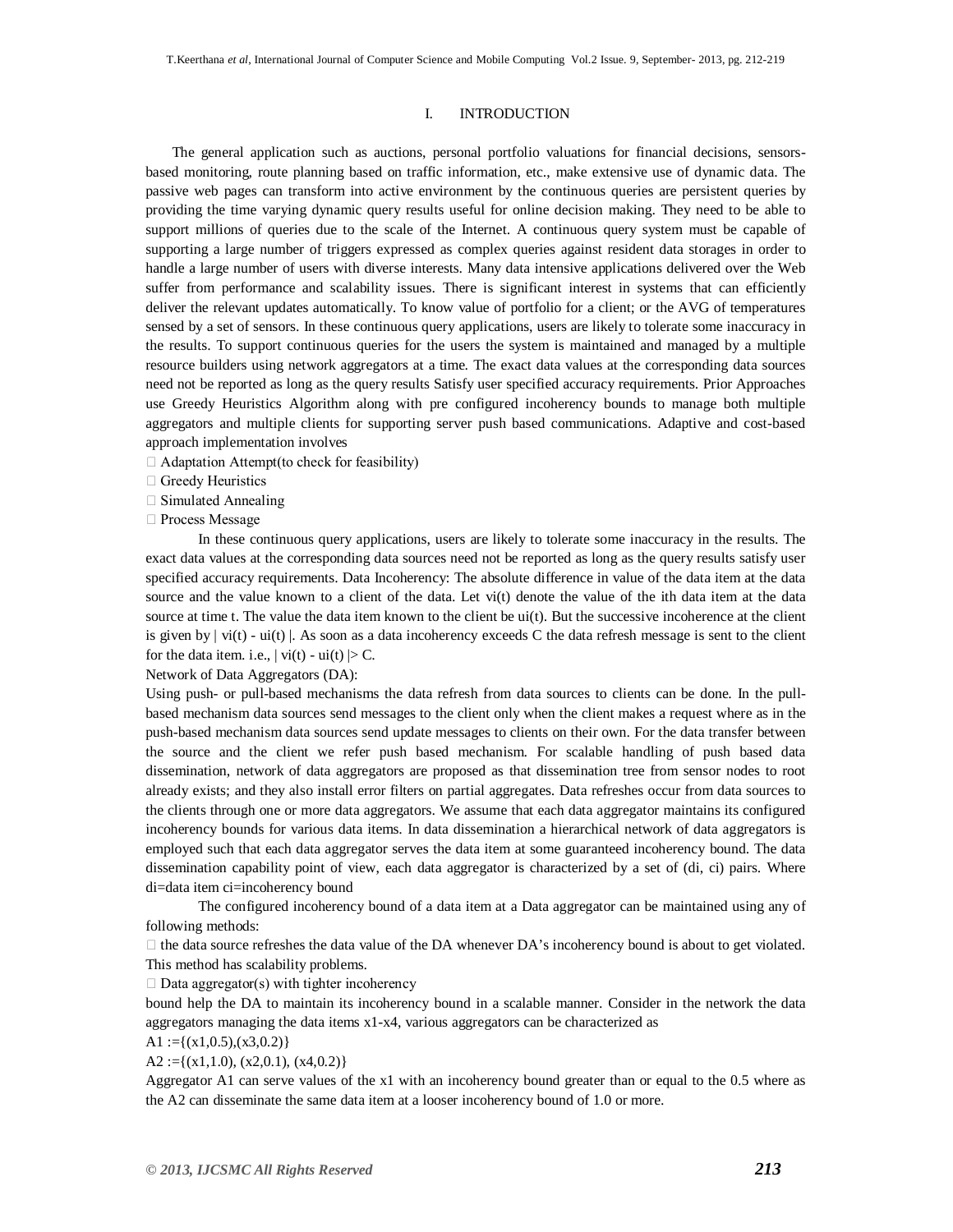### *A.Query aggrigation and their execution*

To execute in incoherency bounded continuous queryPlan is required. We present a technique for executing multi data aggregation queries. The theme of our scheme is to reduce the number of refresh messages from data aggregator to client. For the better understanding follow the scenario. Scenario 1: Assume the query Q=60X1+190X2+150X3 Where X1, X2, X3 are dataItems for stock with incoherency bound of \$75.For the considered scenario the client can get the results as

a. Among data items Client can get data items separately on query incoherency bound is divided.

b. The query a single data aggregator can distribute to all data items to answer.

c. A single query can be divided into number of sub queries and only one data aggregator gives their values.

## II. RELATED WORK

These new functionalities go way beyond the simple object finder services that are represented by either simple range or nearest-neighbor queries. In this paper, we focus on one of these new functionalities, in particular, the continuous aggregate k nearest- neighbor queries. While traditional nearest-neighbor queries aim to find the k-nearest objects to only one certain point, the aggregate k-nearest-neighbor queries aim to find the knearest objects to a set of multiple points. In that sense, the query answer to the aggregate k-nearest-neighbor query needs to be defined through an aggregate to define how an object is considered close-by to the set of multiple points. In general, the aggregate k-nearest-neighbor query problem can be formulated as follows: Given two sets of data points O and L, find the closest k points from O to all points in L based on a certain aggregate function f. Figure 1 illustrates the use of three different aggregate functions that may be used to define the query answer. In this figure, L1, L2, and, L3 are the set of multiple points L that we need to compute their aggregate knearest objects among the set of points O that includes objects O1 to O15. Figure 1a–c represent the cases where the aggregate function f is sum, max, and min, respectively. For simplicity, we consider  $k = 1$ . In this case, Fig. 1a considers the sum nearest neighbor query where O14 is the object whose sum of distances to L1, L2, and, L3 is minimal. On the other side, Fig. 1b considers the case of maximum nearest-neighbor query where O9 is the object whose maximum distance to any of

L1, L2, and, L3 is minimal. Finally, Fig. 1c depicts the case of minimum nearest neighbor query where O6 is the object whose minimum distance to any of L1, L2, and L3 is minimal.

The term "aggregate nearest-neighbor query" is coined in the literature in the context of spatial databases [29, 36] to refer to the case of several parties that look for a meeting point while minimizing a certain aggregate function with respect to all. of continuous k-aggregate nearest-neighbor queries (CANN) where we aim to continuously find the closest k moving objects from the set O to a set of stationary points L—the landmarks. The set of moving objects O are continually changing their locations. We aim to provide an incremental algorithm in which we maintain an initial answer with slight overhead rather than reevaluating the query with each movement update. Our problem setting has several real life applications. For example, consider a franchise with L locations that wants to send k e-coupons every few minutes to a set of close-by customers among all customers O who are driving their vehicles. It is of interest to the franchise to carefully select these k customers as the current close-by customers to the L locations. The close-by customers can be represented as either sum, minimum, or maximum distance. As an illustration, consider that L1, L2, and L3 in Fig. 1 are the locations of a certain franchise that aims to send one

E-coupon. The coupon can be sent to that customer with minimum sum, max, or, min distance to the three franchise locations. It is up to the franchise to choose any of the three aggregate functions as any of them will make sense in terms of choosing the best k customers. Thus, we aim to incorporate the three aggregate functions in our approach.

Our proposed algorithms for the continuous k-aggregate nearest-neighbor queries rely on combining the aggregate computation with the sorting and top-k selection in a way that limits the expensive aggregate computations and sorting to only few objects that have the potential to be part of the answer, i.e., top-k. In this context, we propose two algorithms, namely, H-CANN and P-CANN. The first algorithm is a Data clustering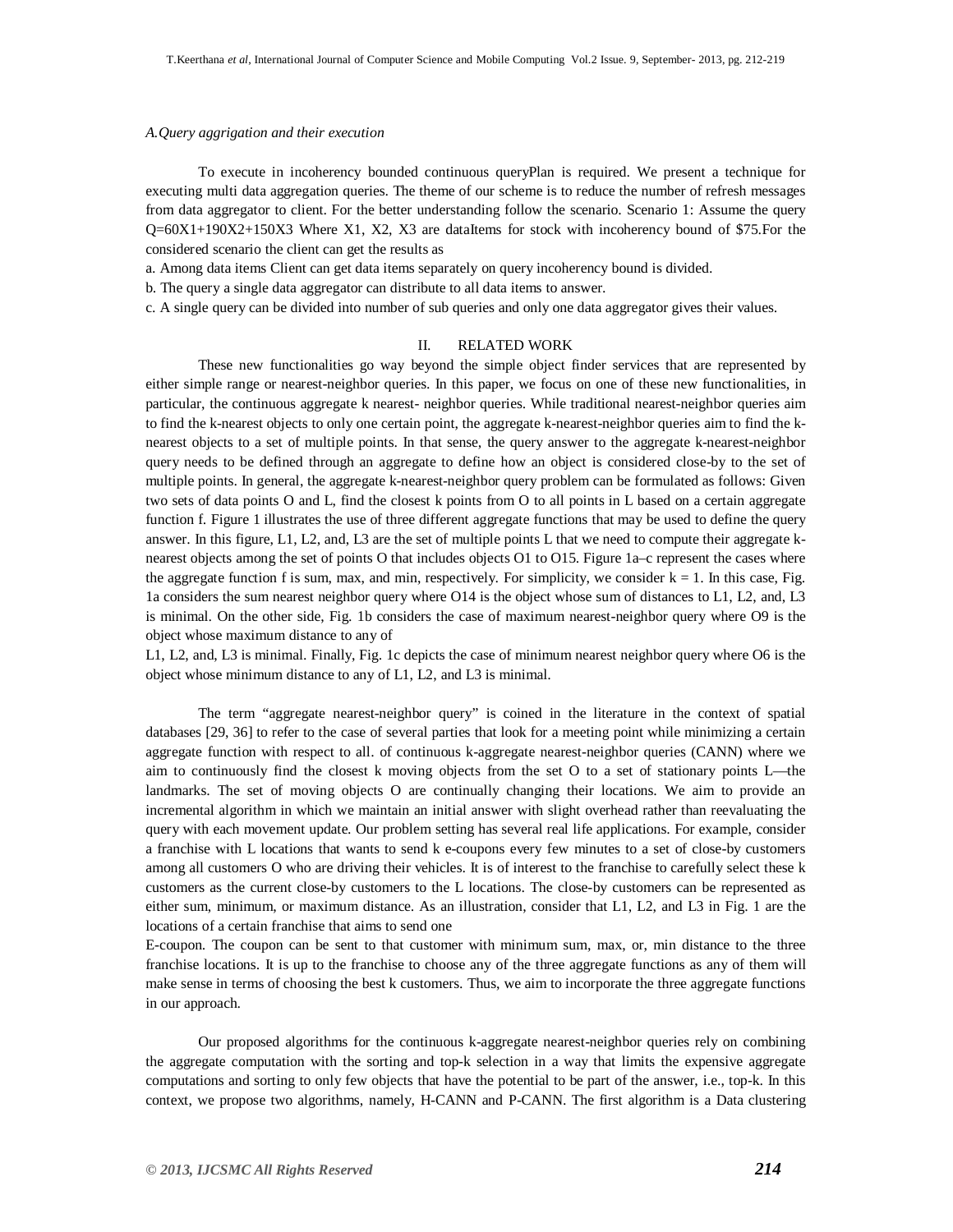algorithm; it takes into account all landmarks when it decides whether or not to prune an object from being part of the answer. On the other hand, PCANN is a best-effort progressive algorithm that eagerly prunes moving objects, even during the computation of the aggregate distance of the moving objects to the landmarks. P-CANN exploits some interesting geometric properties of the aggregate distance functions to assign a threshold to each landmark. These assignments impose an optimization problem, which is to have an interesting landmark order. We give several heuristics to retrieve the best order, and show through experiments the best policy to use for each aggregate function. P-CANN is a "best-effort" algorithm, it might only produce the k\_ aggregate nearest neighbors, where k\_ < k. In the Experimental section, we show that, on the average, k\_  $\approx$  0.95k. None of the proposed algorithms need to recompute the query answer to maintain the query answer continuously. In fact, all the proposed algorithms update the query answer on the fly whenever a location update is made available from the underlying Infrastructure. Parties in the Euclidean space [29] and road networks [36]. Both proposed solutions in [29], 36] focus only on the case of snapshot queries, i.e., they do not maintain the result in case of location updates. In this paper, we overcome the limitations and overhead of re-evaluating previous snapshotbased approaches upon location updates. Indeed, we consider the problem.

# III. CLUSTERING BASED PENALTY ADAPTIVE QUERY PLANNING

## *A. Data clustering algorithm*

Providing an integrated access to multiple heterogeneous sources is a challenging issue in global information systems for cooperation and interoperability. In this context, two fundamental problems arise. First, how to determine if the sources contain semantically related information, that is, information related to the same or similar real-world concept(s). Second, how to handle semantic heterogeneity to support integration and uniform query interfaces. Complicating factors with respect to conventional view integration techniques are related to the fact that the sources to be integrated already exist and that semantic heterogeneity occurs on the large-scale, involving terminology, structure, and context of the involved sources, with respect to geographical, organizational, and functional aspects related to information use. Moreover, to meet the requirements of global, Internet-based information systems, it is important that tools developed for supporting these activities are semiautomatic and scalable as much as possible. The goal of this paper is to describe the MOMIS [4, 5] (Mediator environment for Multiple Information Sources) approach to the integration and query of multiple, heterogeneous information sources, containing structured and semi structured data. MOMIS has been conceived as a joint collaboration between University of Milano and Modena in the framework of the INTERDATA national research project, aiming at providing methods and tools for data management in Internet-based information systems. Like other integration projects [1, 10, 14], MOMIS follows a "semantic approach" to information integration based on the conceptual schema, or metadata, of the information sources, and on the following architectural elements: i) a common object-oriented data model, defined according to the ODLI3 language, to describe source schemas for integration purposes. The data model and ODLI3 have been defined in MOMIS as subset of the ODMG-93 ones, following the proposal for a standard mediator language developed by the I3/POB working group [7]. In addition, ODLI3 introduces new constructors to support the semantic integration process [4, 5]; ii) one or more wrappers, to translate schema descriptions into the common ODLI3 representation; iii) a mediator and a query-processing component, based on two pre-existing tools, namely ARTEMIS [8] and ODB-Tools [3] (available on Internet at http://sparc20.dsi.unimo.it/), to provide an I3 architecture for integration and query optimization. In this paper, we focus on capturing and reasoning about semantic aspects of schema descriptions of heterogeneous information sources for supporting integration and query optimization. Both semi structured and structured data sources are taken into account [5]. A Common Thesaurus is constructed, which has the role of a shared ontology for the information sources. The Common Thesaurus is built by analyzing ODLI3 descriptions of the sources, by exploiting the Description Logics OLCD (Object Language with Complements allowing Descriptive cycles) [2, 6], derived from KL-ONE family [17]. The knowledge in the Common Thesaurus is then exploited for the identification of semantically related information in ODLI3 descriptions of different sources and for their integration at the global level. Mapping rules and integrity constraints are defined at the global level to express the relationships holding between the integrated description and the sources descriptions. ODB-Tools, supporting OLCD and description logic inference techniques, allows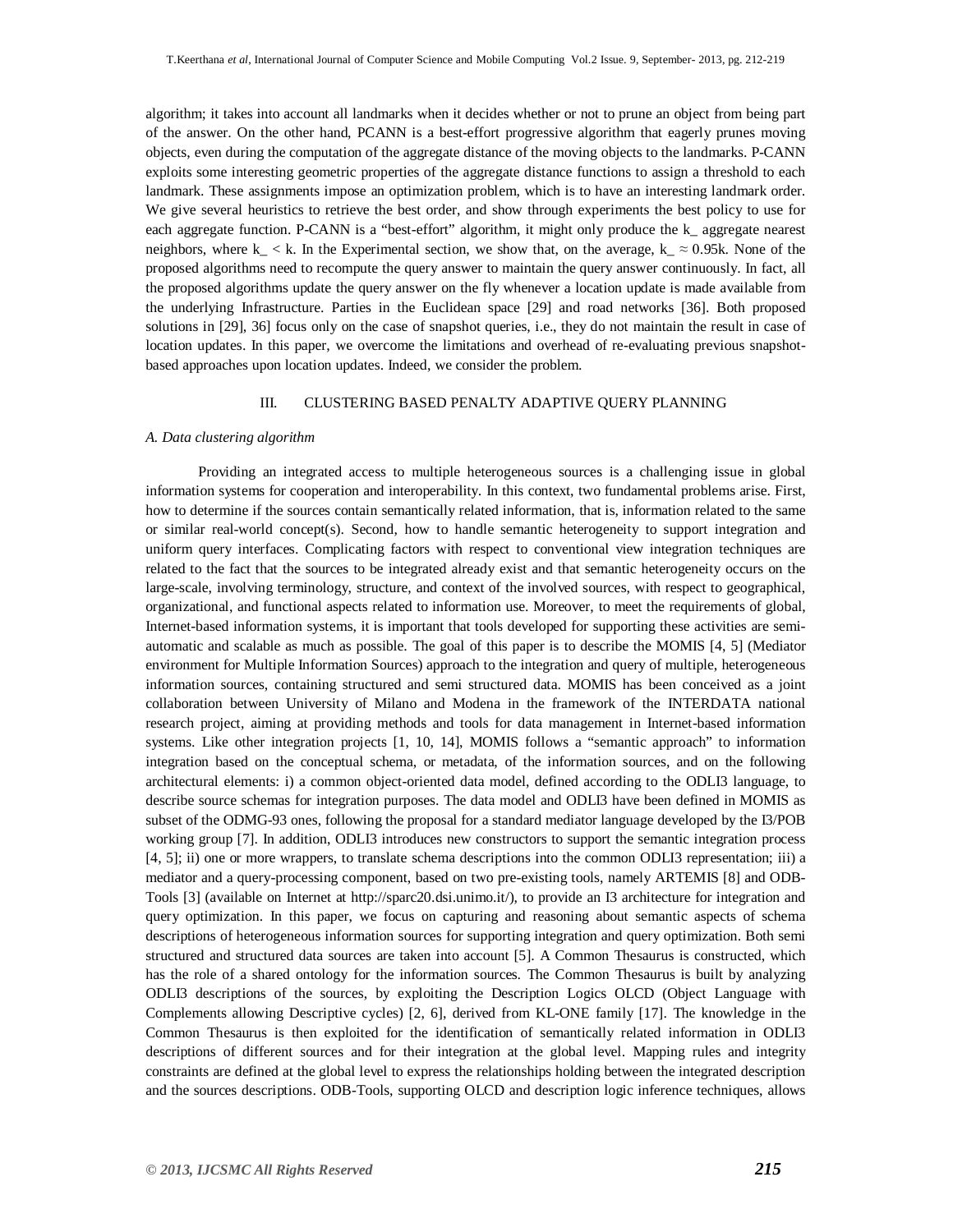the analysis of sources descriptions for generating a consistent Common Thesaurus and provides support for semantic optimization of queries at the global level, based on defined mapping rules and integrity constraints.

### *B. Penalties Adaptive Query Planning*

Motivation Traditional query processing models may not be applicable to most data integration applications for several reasons: the absence of statistics, unpredictable data arrival rates, and redundancy among sources. We discussed the first two reasons in the previous chapter. The third one, redundancy among sources, may cause the query processor to waste time in processing duplicate tuples from duplicate sources. The Tukwila-99 [11] system aims to address these challenges by adopting an adaptive query processing model, and by incorporating run-time information into the decision engine. Architecture Figure 2.1 features the high-level system architecture of the Tukwila-99 [11] system. The query optimizer and the execution engine are interleaved to answer queries. Users pose queries to the system, and they go through a Query Reformulation" phase to be reformulated into queries

over data sources. This is because user queries may be formulated over virtual mediated schemas, and they need to be reformulated over source schemas. The job of the query optimizer is to transform the reformulated query into a physical query execution plan for the execution engine. The optimizer in Tukwila-99 is able to create partial plans if data statistics are incomplete, and it produces rules to define adaptive behavior. The execution engine processes the query plans that are produced by the optimizer. It includes an event handler for dynamically interpreting rules generated by the optimizer and supports a few re-planning techniques when adaptation is triggered. Finally, the query execution engine communicates with data sources through a set of wrappers. Wrappers are responsible for transforming the data from the format used in sources to the format used in the Tukwila-99 system. Main techniques Tukwila-99's adaptive techniques are mostly plan-partitioning based. That is, the re-optimization or re-scheduling of plans can only occur at the end of fragments, e.g., the end of pipelined units or blocking operators, where all the source data must be processed together.

The intermediate results, which are output by the fragments, must be materialized before being processed by the re-optimized portion of the plan. The optimizer must decide how many fragments to complete, balancing the potential performance penalty of materialization versus the potential benefit of being able to adapt the plan if the original plan is poor. Since there is very little information to go by, this is by necessity heuristics-driven. We will later discuss the other two systems' data-partitioning techniques, in which different portions of data can be processed by different plans in parallel, which are not necessarily materialized at intermediate points.

The Tukwila-99 system exploits a rule-based framework that is built into the core of the adaptation decision engine. Generally, the rules in Tukwila-99 are produced by the query optimizer and interpreted and executed by the query execution engine. These rules have the form \WHEN event IF conditions THEN actions". They usually specify when and how to modify the run-time behavior of certain operators and which conditions to check in order to detect opportunities for re-optimization. For example, a rule can be written as follows.

WHEN closed(join) IF monitored-card(join)  $> 2$  \* estimated-card(join) THEN reoptimize

This rule means that when a join operator finishes execution, if the run-time monitored cardinality of this join operator is twice as large as the estimated cardinality of the join operator, then the system chooses to trigger the re-optimization procedure at this join operator. However, this join operator must be the end of a fragment. This rule may help the system to alleviate the bad effects of inaccurate cardinality estimations. In Tukwila-99, these rules are written in procedural languages such as C/C++ to facilitate manipulation and event handling, although they resemble active rules in deductive databases [19]. Examples of events include opening or closing an operator, failing to connect to sources, running out of memory, and having processed n tuples by an operator. Once an event has triggered a set of rules, the conditions of each rule are evaluated in parallel. A condition can be a comparison of a monitored state, an estimated state or a threshold. After all conditions for a given event have been evaluated, actions are executed. Tukwila-99's actions consist of setting the overow method of a pipelined join, deactivating an operator, rescheduling the remaining operator tree, and re-optimizing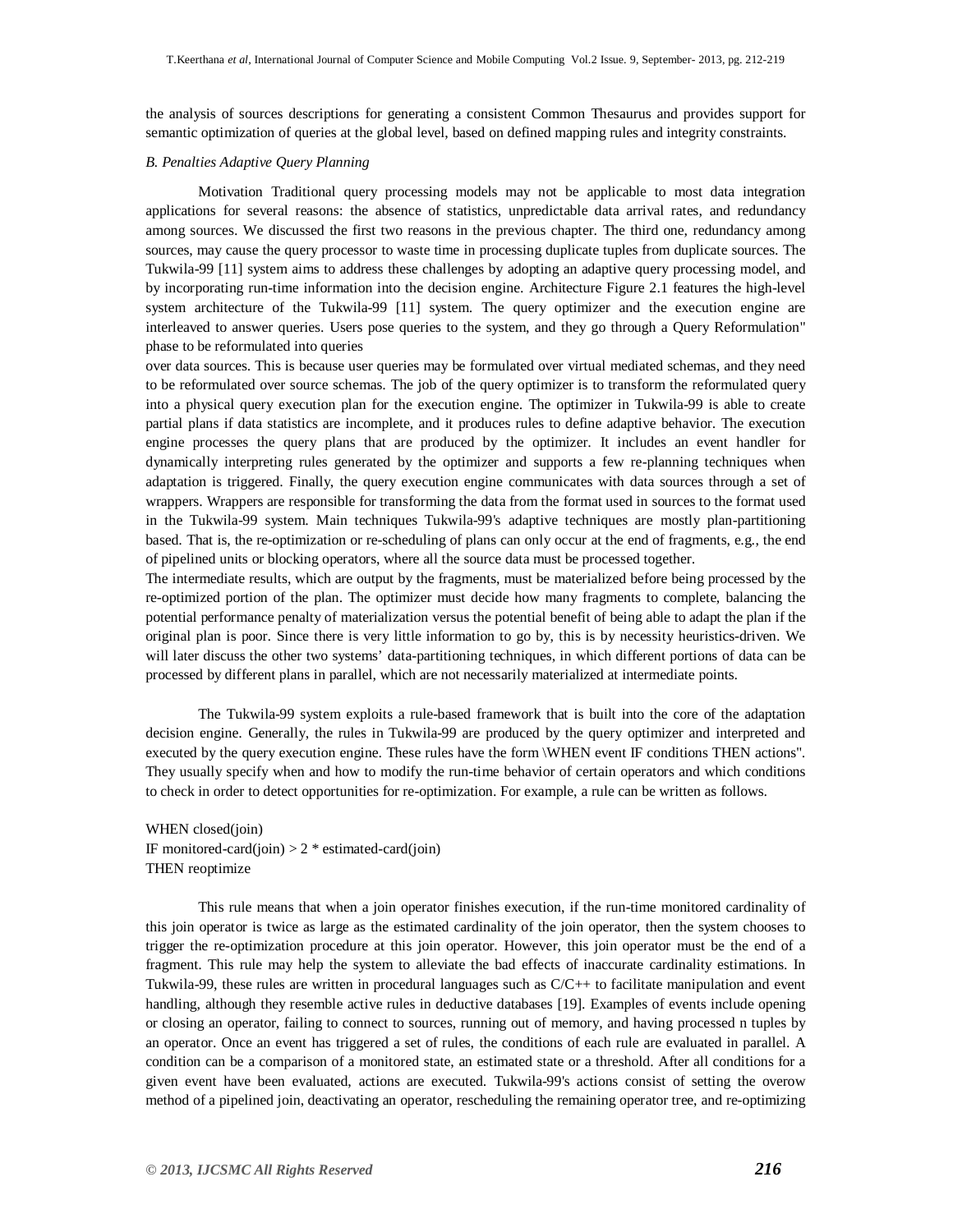the remaining plan. As discussed before, these actions are all plan-partitioning methods. There are a few restrictions on this rule-based system to avoid common mistakes. For example, all of a rule's actions must be executed before another event is processed, and two rules that might affect each other cannot be executed in parallel.

# IV. EXPERIMENT RESULTS

We review two empirical studies based on the three systems we have discussed. In the first set of studies, we examine the differences between adaptive query processing and static query processing under similar workloads and configurations. The second set of studies focuses on the performance comparison among different plan migration techniques given specific parameters. Since different experiments use different workloads and different system configurations to evaluate their performance, we excerpt a few representative studies and analyze each study individually. The experiment of Tukwila-99 is performed on a scaled version of the TPC-D 10MBdataset, and seven queries are computed over four base tables of the dataset with the exception of the Line item table. The optimizer is given correct source cardinalities, but no histograms are available; hence, the optimizer has to compute its intermediate result cardinalities based on estimations of the join selectivity's. All the joins are implemented as pipelined hash joins shows the benefits of adaptive query processing over static query processing on the Execution time. The pipelined strategy executes the query statically. The materialized strategy simply materializes the output at each join. This is even worse than the pipelined strategy in many cases. The materialized and re-planned strategy materializes the intermediate results and re-plan sat the end of each fragment whenever the cardinality of the actual value differs from its estimate by at least a factor of two. Among these three strategies, only the last strategy is an adaptive query processing strategy. From the configure, we can see that the materialized and re-planned strategy is the fastest in executing all the chosen plans, with a total speed-up of 1.42 over the pipelined strategy and 1.69over the materialize strategy.



Fig :1 Comparison of static pipelined, materialized, and materialized plus replanted strategy.

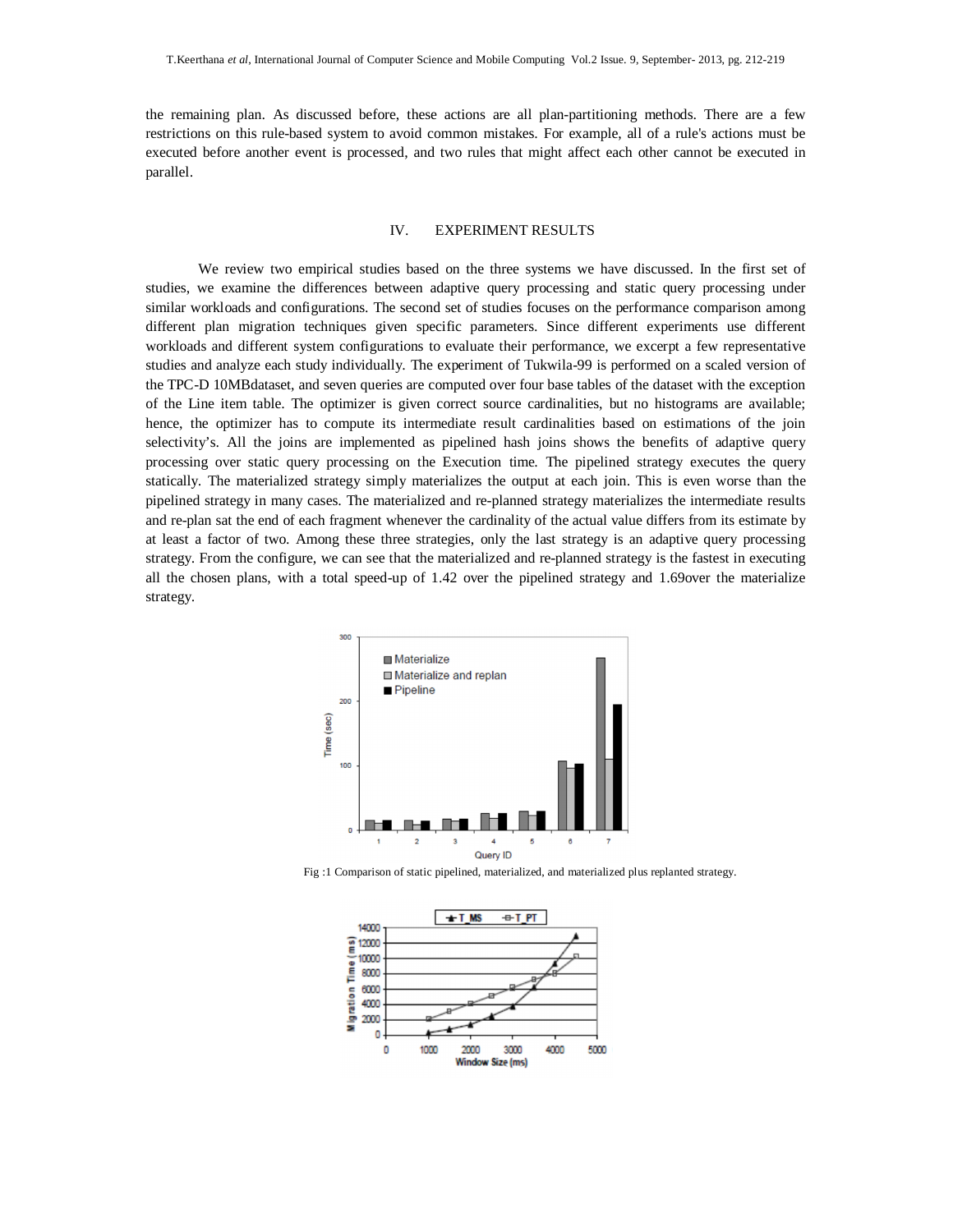

Fig no:2 Comparison of static optimization, adaptive query processing, and plan partitioning



## V. CONCLUSION

This paper presents a cost based approach to minimize the number of refreshes required to execute an incoherency bounded continuous query. For optimal execution we divide the query into sub-queries and evaluate each sub-query at a chosen aggregator. Performance results show that by our method the query can be executed using less than one third the messages required for existing schemes. Further we showed that by executing queries such that more dynamic data items are part of a larger sub-query we can improve performance. Our query cost model can also be used for other purposes such as load balancing various aggregators, optimal query execution plan at an aggregator node, etc.

#### REFERENCES

1] Rajeev Gupta, Kirthi Ramaritham," *QueryPlanning For Continuous Aggregation Queries Over A Network Of data Aggregators*" vol 24, No. 6. June 2012.

[2] S.Shah, K. Ramamritham, and P. Shenoy, "*Maintainin Coherency of Dynamic Data in Cooperating Repositories*," Proc. 28th Int'l Conf.Very Large Data Bases (VLDB), 2002

[3] Y.Zhou, B. Chin Ooi, and K.-L. Tan, "*Disseminating Streaming Data in a Dynamic Environment: An Adaptive and Cost BasedApproach*," The Int'l J. Very Large Data Bases, vol.17, pp. 1465-1483, 2008.

[4] S. Agrawal, K. Ramamritham, and S. Shah, "*Construction of aTemporal Coherency Preserving Dynamic Data Dissemination Network*," Proc. IEEE 25th Int'l Real-Time Systems Symp. (RTSS), 2004.

[5] R. Gupta, A. Puri, and K. Ramamritham, "*Executing Incoherency Bounded Continuous Queries at Web Data Aggregators*," Proc. 14th Int'l Conf. World Wide Web (WWW), 2005.

[6] C.Olston, J. Jiang, and J. Widom, "*AdaptiveFilter for Continuous Queries over Distributed Data Streams*," Proc. ACM SIGMOD Int'l Conf. Management of Data, 2003.

[7] S. Madden, M.J. Franklin, J. Hellerstein, and W.Hong, "*TAG: A Tiny Aggregation Service for Ad-Hoc Sensor Networks*," Proc. Fifth Symp. Operating Systems Design and Implementation, 2002.